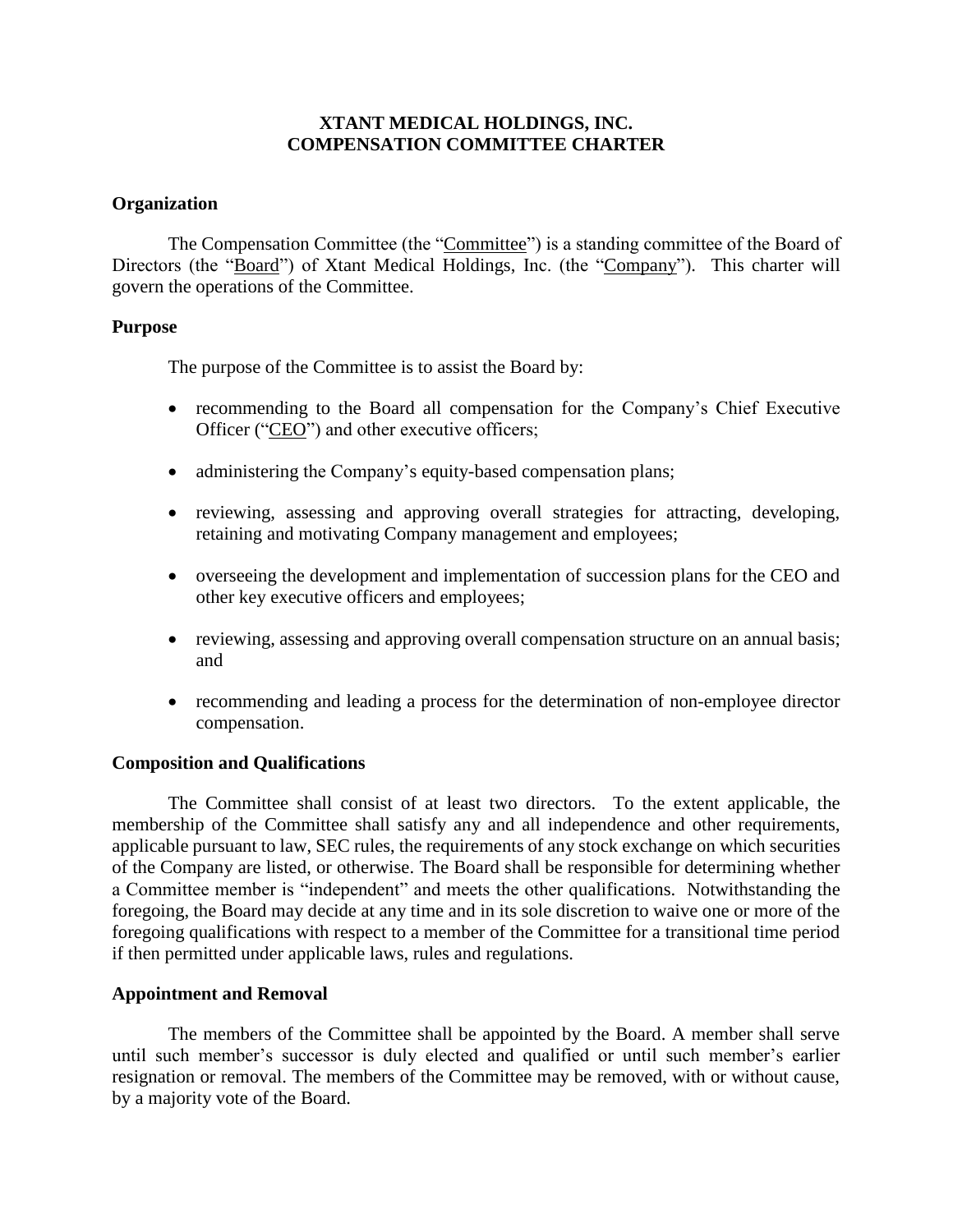#### **Chair**

Unless a chair is elected by the full Board, the members of the Committee shall designate a chair (the "Chair") by the majority vote of the full Committee membership. The Chair shall chair all regular sessions of the Committee and set the agendas for Committee meetings.

#### **Delegation to Subcommittees**

In fulfilling its responsibilities, the Committee shall be entitled to delegate any or all of its responsibilities to a subcommittee of the Committee.

#### **Meetings**

The Committee shall meet as frequently as circumstances dictate. The Chair or a majority of the members of the Committee may call meetings of the Committee. Any one or more of the members of the Committee may participate in a meeting of the Committee by means of conference call or similar communication device by means of which all persons participating in the meeting can hear each other.

All non-management directors who are not members of the Committee may attend meetings of the Committee, but may not vote. In addition, the Committee may invite to its meetings any director, member of management of the Company, and such other persons as it deems appropriate in order to carry out its responsibilities. The Committee may also exclude from its meetings any persons it deems appropriate.

#### **Duties and Responsibilities**

The Committee shall carry out the duties and responsibilities set forth below. These functions should serve as a guide with the understanding that the Committee may determine to carry out additional functions and adopt additional policies and procedures as may be appropriate in light of changing business, legislative, regulatory, legal, or other conditions. The Committee shall also carry out any other duties and responsibilities delegated to it by the Board from time to time related to the purposes of the Committee outlined in this Charter. The Committee may perform any functions it deems appropriate under applicable law, rules, or regulations, the Company's by-laws, and the resolutions or other directives of the Board.

In discharging its oversight role, the Committee is empowered to study or investigate any matter of interest or concern that the Committee deems appropriate. In this regard and as it otherwise deems appropriate, the Committee shall have the authority, without seeking Board approval, to engage and obtain advice and assistance from outside legal and other advisors as it deems necessary to carry out its duties. The Committee also shall have the authority to receive appropriate funding, as determined by the Committee, in its capacity as a committee of the Board, from the Company to compensate any outside legal or other advisors engaged by the Committee; and to pay the ordinary administrative expenses of the Committee that are necessary or appropriate in carrying out its duties.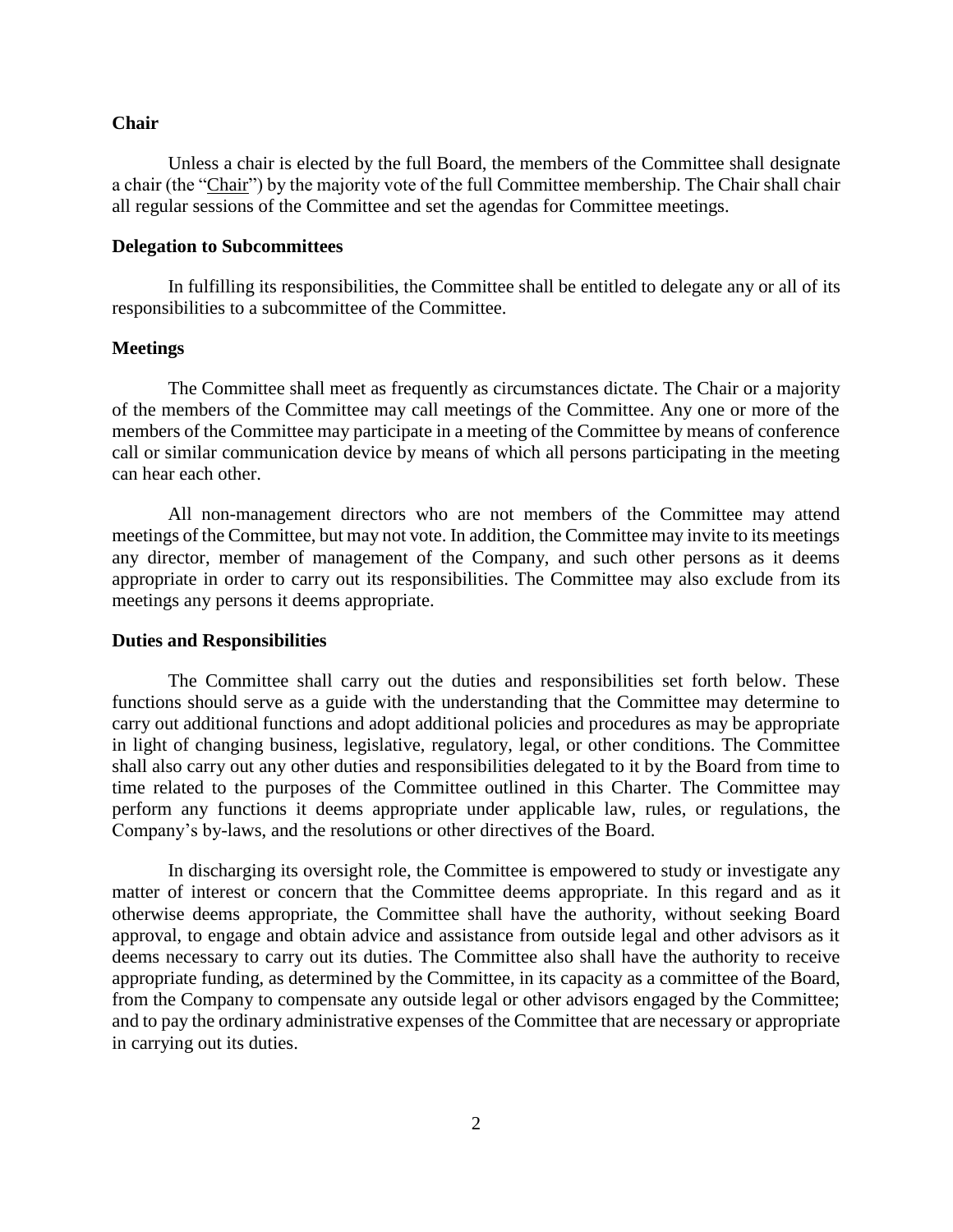The Committee shall be given full access to all applicable books, records, facilities and personnel of the Company, and the Board and Company executives and other personnel as necessary to carry out these responsibilities. While acting within the scope of its stated purpose, the Committee shall have all the authority of the Board, except as otherwise limited by applicable law.

The Committee shall have the power and authority of the Board to perform the following duties and to fulfill the following responsibilities:

- 1. Review and recommend to the Board the annual salaries, incentive compensation, longterm incentive compensation, perquisites and any and all other compensation applicable to the CEO and other executive officers; provided, however, that notwithstanding the Committee's authority to invite members of Company management to attend Committee meetings, the Company's executive officers may not be present during deliberations or voting concerning their specific compensation arrangements.
- 2. Review and recommend to the Board the terms of the Company's incentive compensation plans applicable to the CEO and other executive officers, including the annual establishment of (i) eligible employees, (ii) performance goals, and (iii) target incentive compensation levels.
- 3. Review and recommend to the Board the establishment, and from time to time the review and revision, of corporate goals and objectives with respect to compensation for the CEO and establish and lead a process for the full Board to evaluate the performance of the CEO in light of those goals and objectives.
- 4. Review and recommend to the Board employment, severance, change in control, retention, retirement, deferred compensation, perquisite or similar compensatory agreements, plans, programs or arrangements with executive officers, in each case as, when and if appropriate, for the Company's executive officers.
- 5. Administer the Company's equity-based compensation plans and recommend to the Board the grant of all options or other equity-based awards for executive officers, employees and independent consultants thereunder.
- 6. Review and recommend to the Board any new equity-based compensation plans or amendments to any existing equity-based compensation plans.
- 7. Review and make recommendations to the Board on compensation-related proposals to be considered at the Company's annual meeting of stockholders, including the frequency with which the Company should submit to stockholders an advisory vote on executive compensation, or say-on-pay vote, if required.
- 8. Review periodically the Company's material employee benefit plans, the appropriateness of the allocation of benefits under such plans, and the extent to which such plans are meeting their intended objectives and review and approve any new employee benefit plan